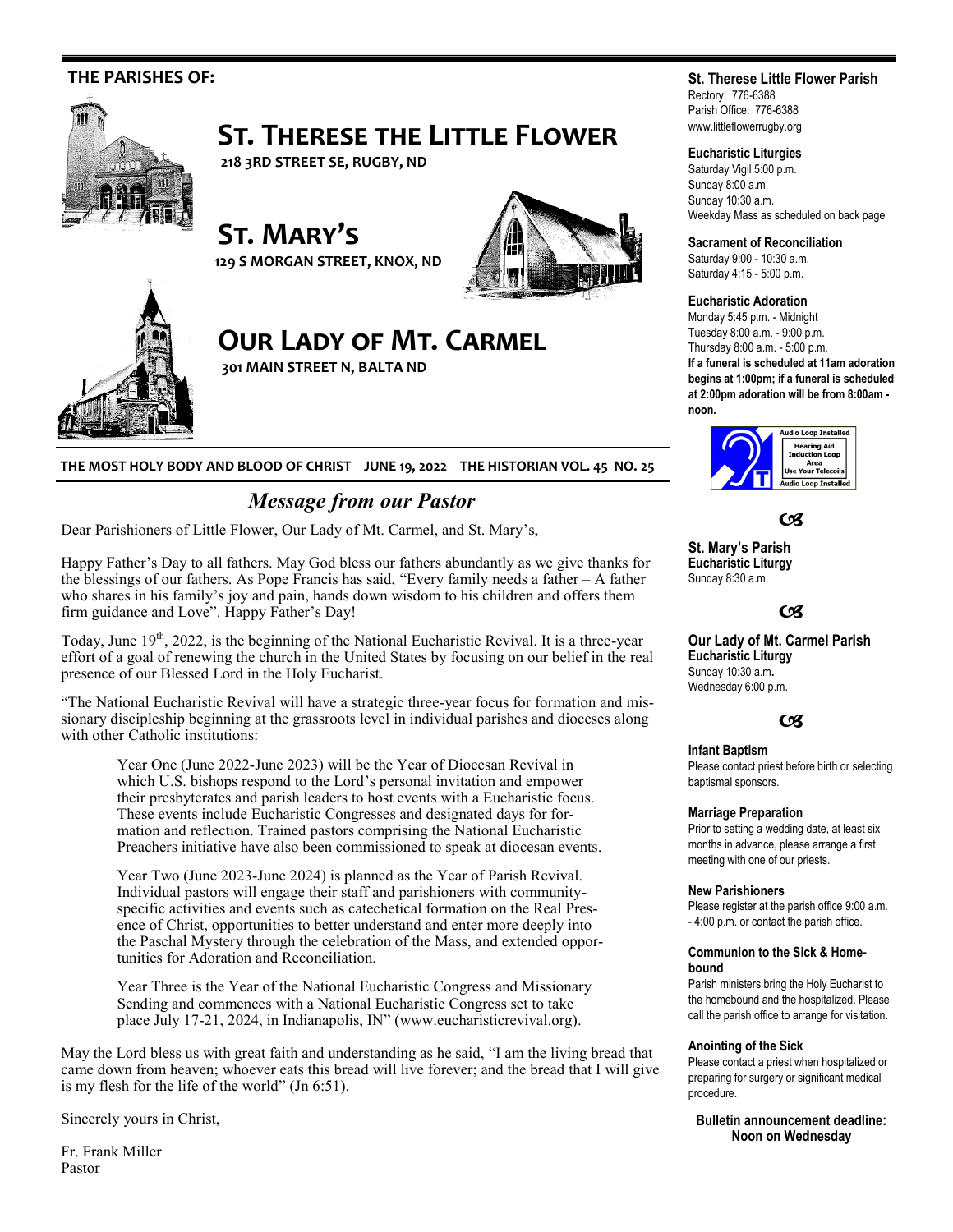# **THE MOST HOLY BODY AND BLOOD OF CHRIST**





#### **Sunday, June 19**

#### **Corpus Christi**

#### **Fathers Day**

- Little Flower Mass 8:00 AM and 10:30 AM
- St. Mary's Mass 8:30 AM
- Our Lady of Mount Carmel Mass 10:30 AM Father's Day Bingo and Popcorn 2:00 PM

### **Monday, June 20**

 Little Flower Mass 7:30 AM and 5:15 PM Adoration 5:45 PM - midnight

#### **Tuesday, June 21**

- Little Flower Mass 7:30 AM
- Adoration 8:00 AM 9:00 PM
- Haaland Home Mass 9:00 AM
- Little Flower Ladies singing practice 7:00 PM

#### **Wednesday, June 22**

 Little Flower Mass 7:30 AM and 5:15 PM Our Lady of Mount Carmel Mass 6:00 PM CYO Triple B Wednesday 7:00 PM

#### **Thursday, June 23**

- Little Flower Mass 7:30 AM Adoration 8:00 AM - 5:00 PM Haaland Home Mass 9:00 AM
- Hospital Mass 10:30 AM

#### **Friday, June 24**

Little Flower Mass 7:30 AM and 9:00 AM

### **Saturday, June 25**

 Little Flower Mass 8:00 AM Confessions 9:00 - 10:30 AM John Bednarz Funeral Service 11:00 AM Confession 4:15 - 5:00 PM

## Little Flower Vigil Mass 5:00 PM

#### **Sunday, June 26**

 **Thirteenth Sunday in Ordinary Time**  Little Flower Mass 8:00 AM and 10:30 AM

- St. Mary's Mass 8:30 AM
- Our Lady of Mount Carmel Mass 10:30 AM

**Little Flower, St. Mary's and Our Lady of Mount Carmel Parishes** extend our condolences to the family of John Bednarz whose funeral service will be Saturday, June 25 at 11:00 AM at Anderson Funeral Homes Rugby. May his soul and the souls of all the faithful departed rest in the peace of Christ.

**CYO-Triple B Wednesdays—Burgers, Bonfire, and Ball Games.** Wednesday evenings during the month of June from 7:00 - 9:00 PM grades 7-12 are invited to come enjoy a burger, bonfire, and ball games with Fr. Miller and Anthony Benson. We will meet in the parking lot behind Little Flower School at 7:00 PM. For additional information contact Anthony Benson at 701-339-7039.



Join us for *Father's Day Bingo and Popcorn*, Sunday, June 19 at 2:00 PM in the Parish Hall. Enjoy food, fellowship, and maybe win a cash prize. Everyone is **BINGO welcome.** 

**Sts. Peter & Paul Catholic Church in Karlsruhe invite you to join them for a Solemn Celebration to begin the Eucharistic Revival on Sunday, June 19.**  Corpus Christi Mass at 4:00 PM, outdoor procession after Mass. Picnic supper to follow.

**Please note that the painting of St. Isidore and St. Maria** by the front entrance of Little Flower Church is a traveling painting that is displayed in the parish hosting the Rural Life Celebration. Little Flower Parish is the 2022 host of the 5th Annual Rural Life Celebration on July 31. Watch the bulletin for additional information.

**Lets shower Daniel and Delores Koenig** with cards as they celebrate their 69th wedding anniversary on June 30th. Please mail cards to 215 6th St. SE, Rugby, ND 58368.

**Little Flower Cemetery**. In the past one of our parishioners volunteered to plant grass on new graves at Little Flower Cemetery. Unfortunately, that person is no longer able to perform this task. We are currently seeking a new volunteer willing to continue his work. Please contact the parish office if you are interested.

## **The Christian Mothers are updating the funeral meal volunteer help list**.

If you can help with meal prep or cleanup please sign up on the sheet at the back of the church. This is on an "as needed basis" only. You do not need to be a Christian Mother. Men and women are invited to volunteer.

## **Stewardship Moments**

"*They all ate and were satisfied. And when the leftover fragments were picked up, they filled twelve wicker baskets." (Luke 9:17)*

The story of the Loaves and Fishes shows us that when we share what we have, even if it doesn't seem like that much, miracles can happen! Do not think that your gift is too small or insignificant! God blesses all the gifts we offer and makes them wondrous.

**Trinity Youth Camp locations and dates this summer:** July 20-24 Camp of the Cross, Garrison July 26-3131 Pelican Lake, Bottineau

Trinity Youth Camp is for youth entering grades 3-8 fall of 2022. Go to their website [trinityyouthcampnd.com](http://trinityyouthcampnd.com) for more information and to register!

**The Diocese of Fargo will be hosting the Made for Greatness Men's Leadership Summit on July 22-24 at Stiklestad Lodge near Fort Ransom, ND.** The Summit will form and equip parish groups of men to step into the breach and call forth a renewal of Catholic masculinity right where they live. Through spiritual formation, leadership training, and practical "how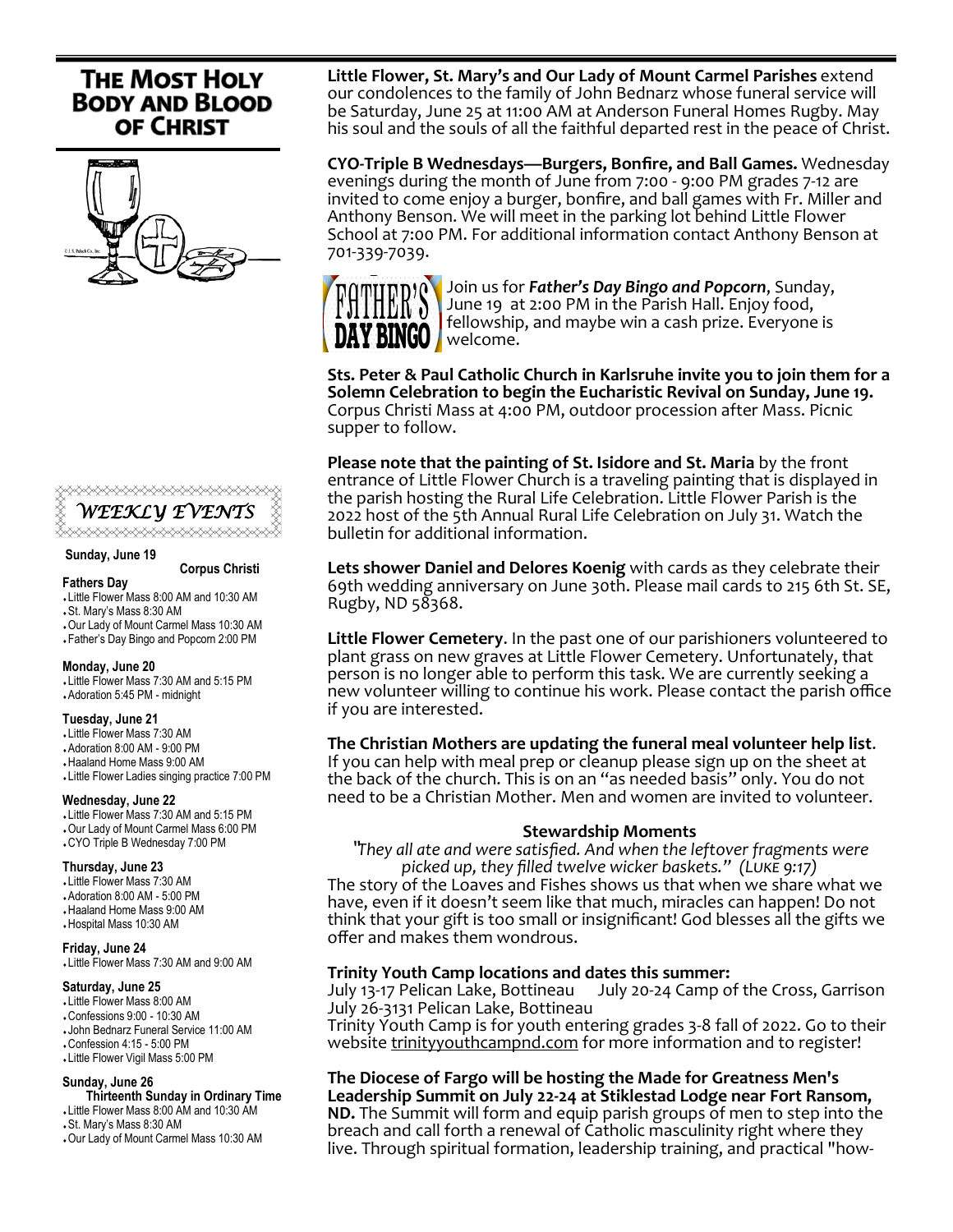to's" men will be given all they need to begin preparations for launching a dynamic brotherhood of men striving to be the husbands, fathers, brothers, and men of God that they are called to be. Visit [www.fargodiocese.org/mfg](http://www.fargodiocese.org/mfg) to find out more.

**Putt 4 a Purpose—Golf Event**. Bishop John Folda invites you to Putt 4 a Purpose, at the 16th Annual Bishop's Charity Golf Classic, benefiting Seminarian Education and Youth Programs. Join the fun and fellowship by heading to Rose Creek Golf Course in south Fargo on Monday, August 1 for a round of golf, dinner and prizes. Register 3 golfers and bring your priest, deacon, or seminarian as your 4th player for free! If you are not a golfer, please consider sponsoring a priest or seminarian or a hole on the golf course. Your contribution will help support the event and defray costs. Register online at www.fargodiocese.org/puttpurpose. For further information, contact Steve Schons in the Stewardship and Development Office at 701-356-7926 or email <u>steve.schons@fargodiocese.org</u>.

## **Pray for All Fathers and Priests**

God our Father, we give you thanks and praise for fathers young and old. We pray for young fathers, newly embracing their vocation; may they find the courage and perseverance to balance work, family, and faith in joy and sacrifice. We pray for our own fathers, who have supported and challenged us; may they continue to lead in strong and gentle ways. We remember fathers around the world, whose children are lost or suffering; may they know that the God of compassion, walks with them in their sorrow. We pray for men who are not fathers but still mentor and guide us, with fatherly love and advice. Most importantly, all our Priests, our spiritual Fathers, who guide, teach us and lead us to You and who feed and nourish us with Your Sacraments. We remember fathers, grandfathers and great-grandfathers, who are no longer with us but who live forever in our memory and nurture us with their love. Amen

## **STEWARDSHIP OFFERING**

| <b>June 11-12</b>           | 2022       | 2021                |  |  |
|-----------------------------|------------|---------------------|--|--|
| <b>Little Flower Parish</b> | \$8,334.25 | \$8,072.91          |  |  |
| June 12                     | Week       | <b>Year to Date</b> |  |  |
| St. Mary's                  | \$796.77   | \$7.474.19          |  |  |
| Our Lady of Mt. Carmel      | \$         |                     |  |  |

## **2022 GOD'S GIFT APPEAL CAMPAIGN**

| Little Flower Parish   | <b>Year to Date</b> |
|------------------------|---------------------|
| Goal                   | \$71,339            |
| Pledged                | \$40,099            |
| St. Mary's             |                     |
| Goal                   | \$4,819             |
| Pledged                | \$4.275             |
| Our Lady of Mt. Carmel |                     |
| Goal                   | \$9.404             |
| Pledged                | \$5.958             |

## **St. Therese the Little Flower**

#### **Priests: 776-6388**

Very Rev. Franklin Miller, Pastor franklin.miller@fargodiocese.org 701-388-9826

 Fr. John Aerts, Parochial Vicar john.aerts@fargodiocese.org

## **Deacon**

 Arlen Blessum acblessum@hotmail.com Richard Lagasse richard.lagasse@fargodiocese.org

**Parish Secretary - 776-6388** Debbie Millang lfparish@gondtc.com

**Bookkeeper - 776-6388** Linda Schneider/Deb Miller lfpfinance@gondtc.com

**Religious Education - 776-6388** Rebecca Leier [stlfreled@little-flower.k12.nd.us](mailto:stlfreled@little-flower.k12.nd.us) 

**Catholic Youth Organization** Lisa Volk - 583-2338

**Knights of Columbus** James Maertens, Grand Knight

**Christian Mothers** Monica Houim, President

**Catholic Daughters** Dorice Duchscherer, Regent **Parish Music Ministry**

Glenda Mack - 776-5179

**Society of Saint Vincent de Paul** Denise Lagasse, President 681-0192

## (x

## **St. Mary's Catholic Church**

**Religious Education**  Lisa Volk volk@gondtc.com **Parish Council** 

Phil Volk

**St. Mary's Ladies Society**  Twyla Bohl **Parish Music Ministry**

 Susan Hoffert  $\alpha$ 

# **Our Lady of Mt. Carmel**

**Religious Education**  Samantha Wentz **Parish Council**  Pete Burgard **Altar Society**  Marlene Schaan - 776-2369

**Music Ministry** Wanda Kremer - 542-3338

#### $\epsilon$

**Little Flower School - 776-6258 Principal - 776-6258** Kim Anderson kim.anderson@littleflowercatholicschool.com

**Secretary - 776-6258** Rita Mitzel rita.mitzel@littleflowercatholicschool.com

**Parish/School Custodian** Deacon Jonathan Brewer

**Church/School Kitchen 776-6388**